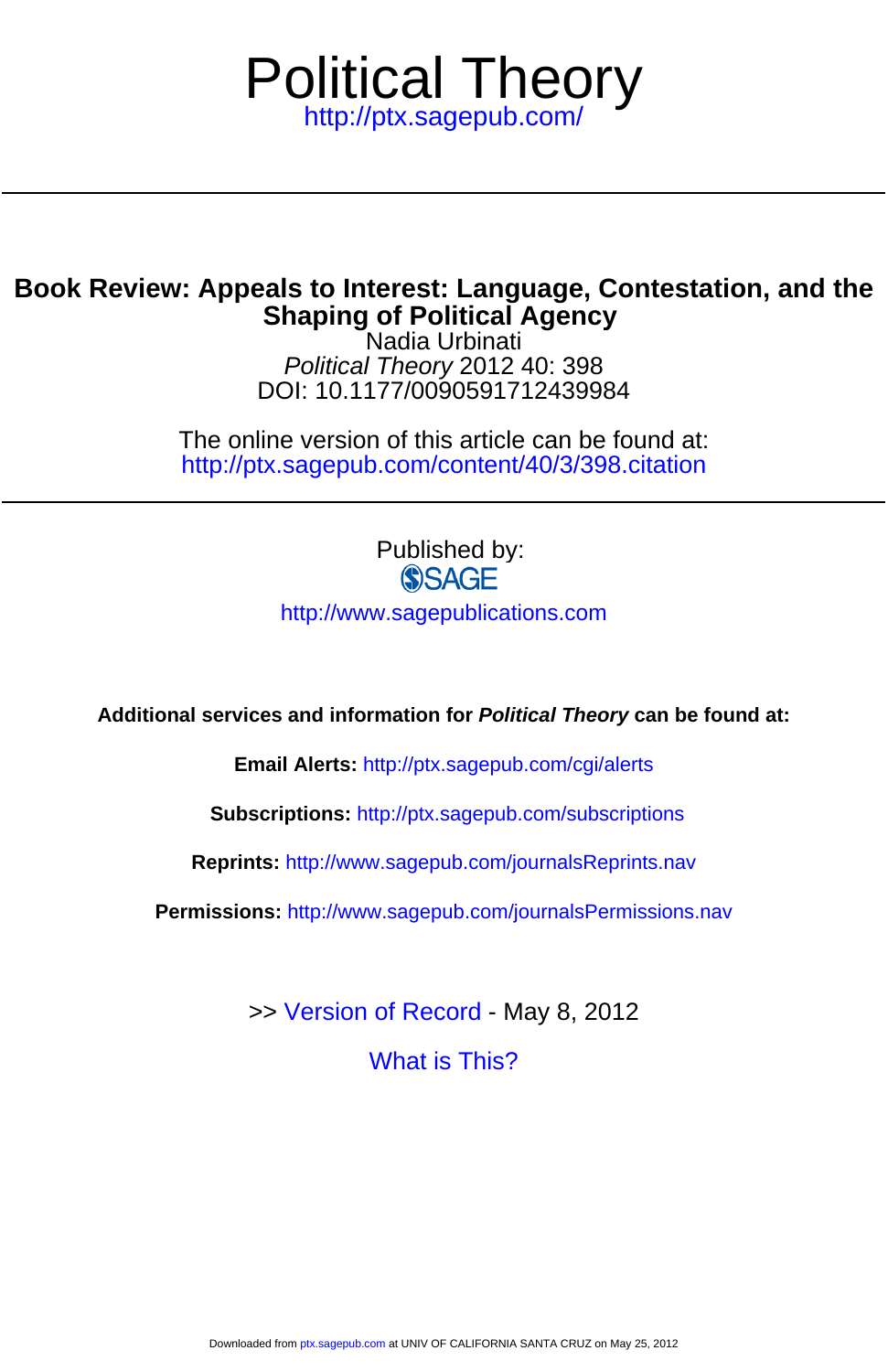*Appeals to Interest: Language, Contestation, and the Shaping of Political Agency*, by Dean Mathiowetz. University Park: The Pennsylvania State University Press, 2011. 228 pp.

**Reviewed by:** Nadia Urbinati, *Columbia University* DOI: 10.1177/0090591712439984

When we say that interest is the backbone of politics in electoral democracy what do we mean by interest? Moreover, who determines what interest is and how? Is interest something objective that can be calculated with certainty or is it a subjective reflection of what individuals prefer as individuals or as groups? These questions are essential in contemporary politics and hardly answerable in a quick and simple way. Dean Mathiowetz suggests in this insightful book that the ambiguities and slippages in the language of interest should be an invitation to reexamine the place of interest in liberal political thought. "My fundamental argument is that appeals to interest are sites of identity formation, rather than simply products of calculating self-regard. In other words, the usual priority that we accord to identities in the pairing of identities and interests must be turned around" (p. 5). One might hear a Marxist echo in these words. Yet Mathiowetz does not want to argue that economic interest governs social and political relations or that identity issues are proxy for class relations. His aim, to paraphrase Marx, is tackling the issue of interest from the point of view of superstructural rather than structural relations. Mathiowetz wants to question the tradition of conceptual history that has brought scholars of modern political thought to endorse the individualist interpretation that neoliberalism created, which regards interest as "something" that is attached to a person like an attribute to a substance. Contra this mainstream interpretation, he writes that "interests are not in themselves individual phenomena, nor does the importance of interests to politics in itself lend credence to methodological individualism in the study of politics and society" (p. 19). Conceptual history is the strategy he adopts to attain this valuable goal.

Two pivotal works are Mathiowetz's critical reference points: Albert O. Hirschman's *Passions and Interests* (1977) and Stephen Holmes's *Passions and Constraint* (1995). "Self-interest" is the catchword in Hirschman's book and moreover Holmes's, which applied Hirschman's pioneering work to the interpretation of the birth and growth of liberal political thought in order to support a reading of interest as an egalitarian foundation of politics.

The interpretation inaugurated by Hirschman was motivated by the "noble" goal of retaining the priority of interest while emancipating it from the neoliberal view. Yet, Mathiowetz observes, this "democratic" move did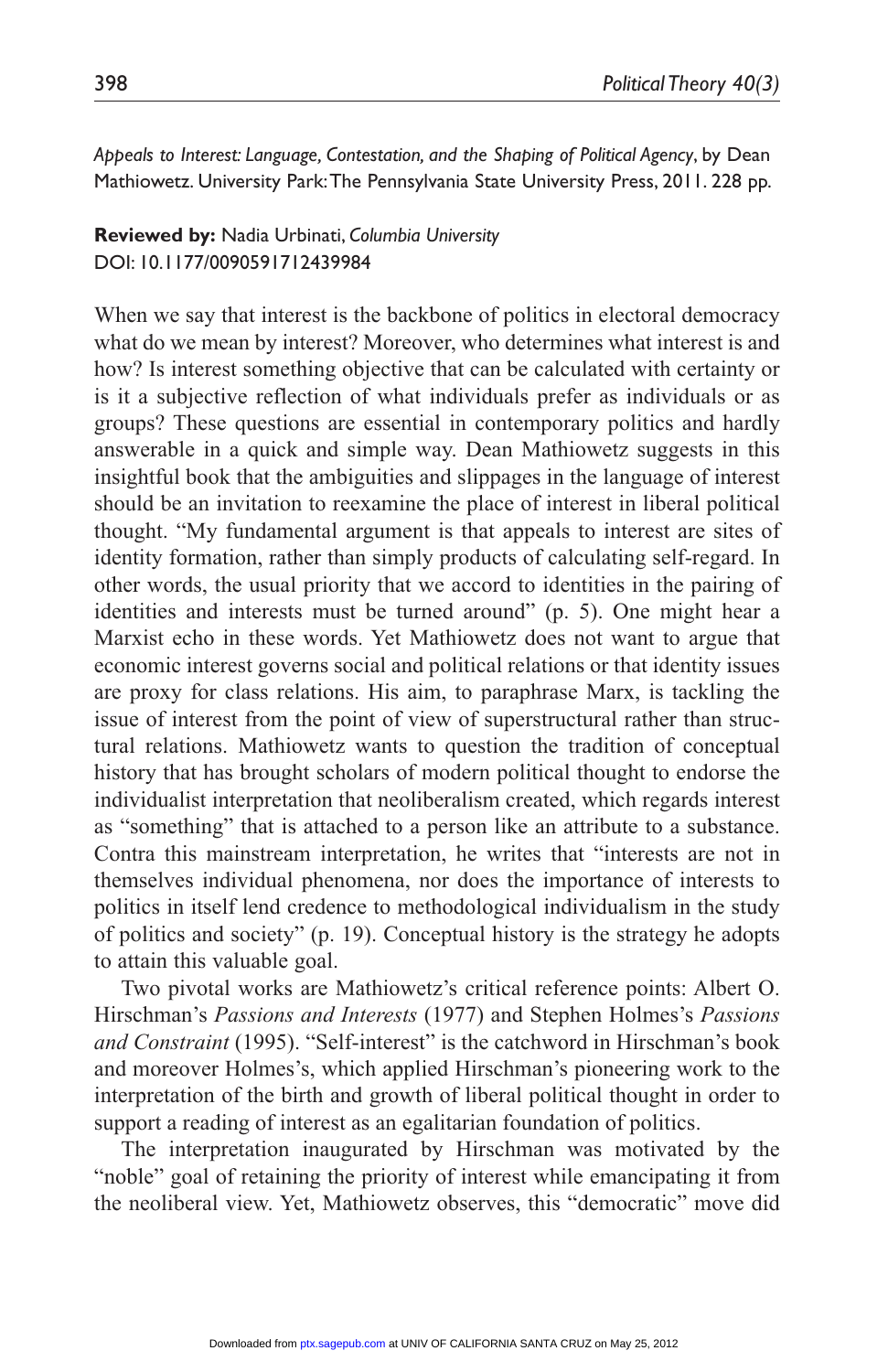not come cost free. The cost was that of transforming interest into a "simple fact," in relation to which information was selected and elaborated, exchanged and processed, and motivation was directed. But the most effective answer to the neoliberal paradigm, Mathiowetz suggests, would be to unpack it by dethroning the "prejudice" it tacitly presumes of an individualistic rationality. Thus, he proposes an "alternative" theorizing of interest that starts with a philological and historical analysis of the term in the Roman juridical tradition, which nurtured the formation of the modern theory of the state and sovereignty. Interest was born as a "juridical" category rather than a psychomoral one. It was truly behavioral and "plural" in its foundation and early interpretation—not a "simple fact."

In the Roman language, interest was not something we have but a mode of attention as "being interested in something"; as such, to be interested entailed that someone entered in a relation to both the collective and the others. Interest registered an identity formation in a context of mediation that was ordered by the law. The identification of interest with a "simple fact" of rational calculus started around mid-twentieth century along with the reinterpretation of modern political history according to neoliberal tenets. Yet still until the nineteenth century, the language of interest as self-interest was limited to the utilitarian school and far from uncontested. The juridical roots were not yet disappeared but continued permeating liberalism and modern politics, as the idea of government and society in Benjamin Constant and John Stuart Mill shows (although Holmes did not see). On this historical basis, Mathiowetz thinks possible to counter more radically the neoliberal notion of interest than Hirschman's and Holmes's conceptual history of self-interest.

The complexity and plurality of Mathiowetz's history of interest emerges as soon as the scholar abandons the assumption that there are bodies—for instance, individuals and groups, or individuals and the state—as sites of identification to which interests are attached. It emerges when interest is investigated within the juridical language in which it was born before the neoliberal success, when the individual was itself a juridical "persona," a *fictio juris* or a legal site of multiple and complex relationships and properties. Within the Roman legal vocabulary, interest was linked to person, to community, to property, to the law. It was thus conceptualized not as a calculating and self-oriented category but as a bundle of relationships that was achieved or stabilized through a process that was regulated by law and achieved through a complex work of interpretation, conflicts, and mediation. Mathiowetz engages in a work of conceptual history that pivots not on the context of an actor's intentions, as with the method of the Cambridge School,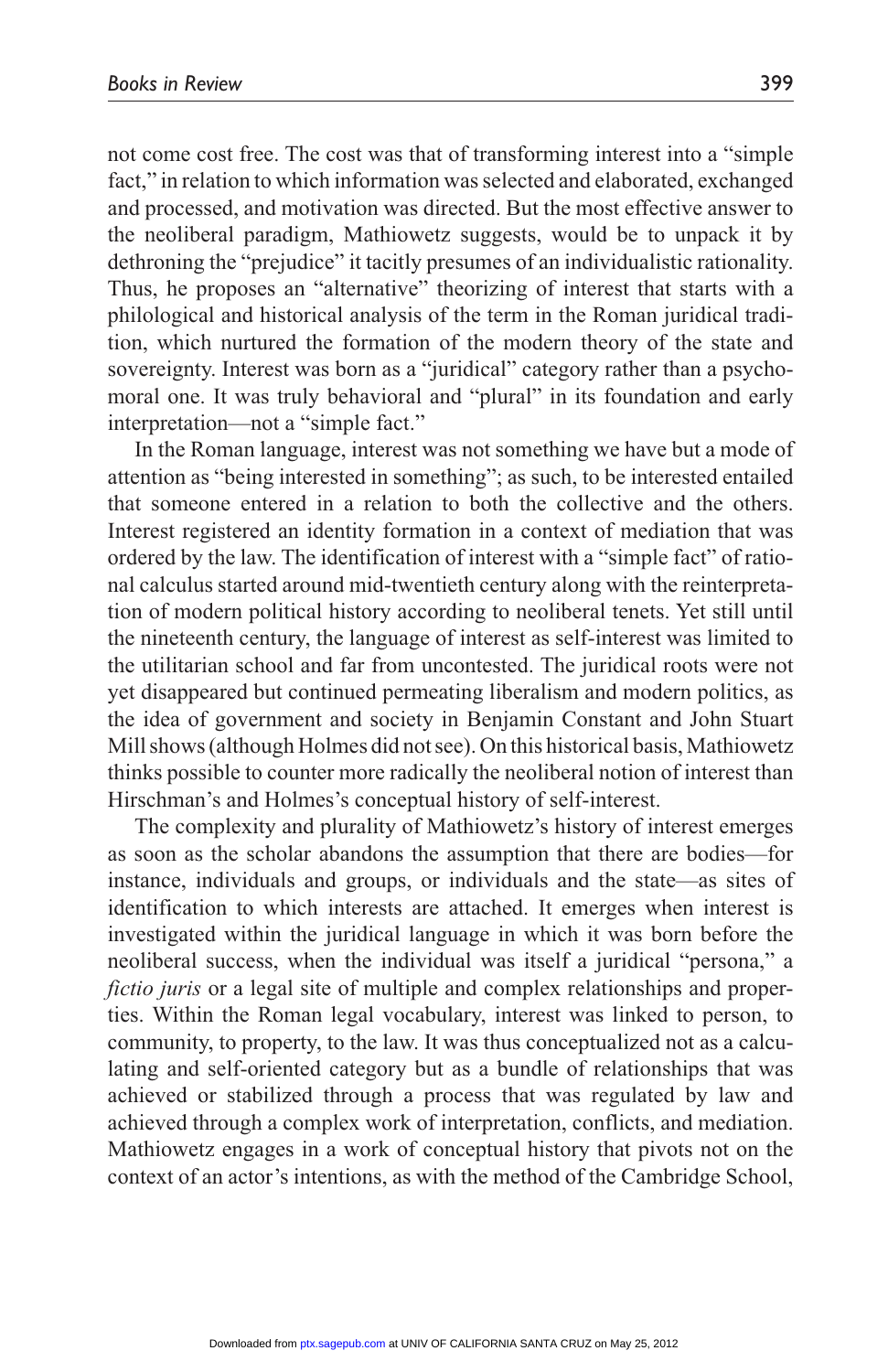but on the significance of verbal actions, in a way that is close to the hermeneutic approach. This move changes the very notion of anachronism.

Examples of anachronism in the liberal conceptual history of interests are many in Mathiowetz's book, whose goal is also to show how this ideological history was based on a pre-made category, that of the "simple fact" of selfinterest, "a prejudice of a recent, broadly liberal discourse" that has induced "blindness to what the language of interest does in and for political discourse" (p. 6). For instance, the family resemblance between our contemporary idea of interest and seventeenth-century's is a twentieth-century construction that has made a great disservice to knowledge insofar as has concealed the legal genesis of interest, with its roots in scholasticism and its difference from the humanist roots that scholars have most explored, beginning with Marx. To amend this "prejudicial" conceptual history, Mathiowetz suggests we "start again" the historical analysis of interest. "Engaging the language of interest as a resource for a democratic politics rooted in contestation, difference, and collective action, we may recover a critical theory of interest, one that departs from the mainstays of contemporary liberal theorizing, formal modeling, and empirical social science" (p. 12).

The paradox of the neoliberal representation of interest and society is that it "threatens to erode the very autonomy and liberty that earlier writers supposed that the juridical determination of interest could ensure" (p. 142). This is so because the subjection of our domains of life to the "relatively invisible governance and control by the market, rather than to democratically accountable political institutions and the law" as according to a juridical approach, makes all of us less free and less in control of our interests. Neoliberalism turns out to be an ideology that justifies a tenor of life that is not autonomous and not truly free as it presumes (p. 142).

Neoliberalism's narrow picture of interest reverberates in the condition of political science as a discipline that is progressively less apt to bear the recognition that interest is genuinely political in its own right, because it is engendered in participatory institutions and yet retained as a claim of identity. Mathiowetz's analysis of Arthur Bentley's and David B. Truman's rendering of political science according to the tenets of this reductive view of interest is a turning point in detecting the transformation of politics into a technique of measurement of simple quantities of calculation like individual or aggregate interests. "Individuals *have* interests, but are not seen as *interested* by means of politics and actions" (p. 189): this is the fundamental move that changed the statute of interest from a juridical relation (persons who are interested in something in relation to some others and the law) to an ontology that has preference and holds a monadic identity's